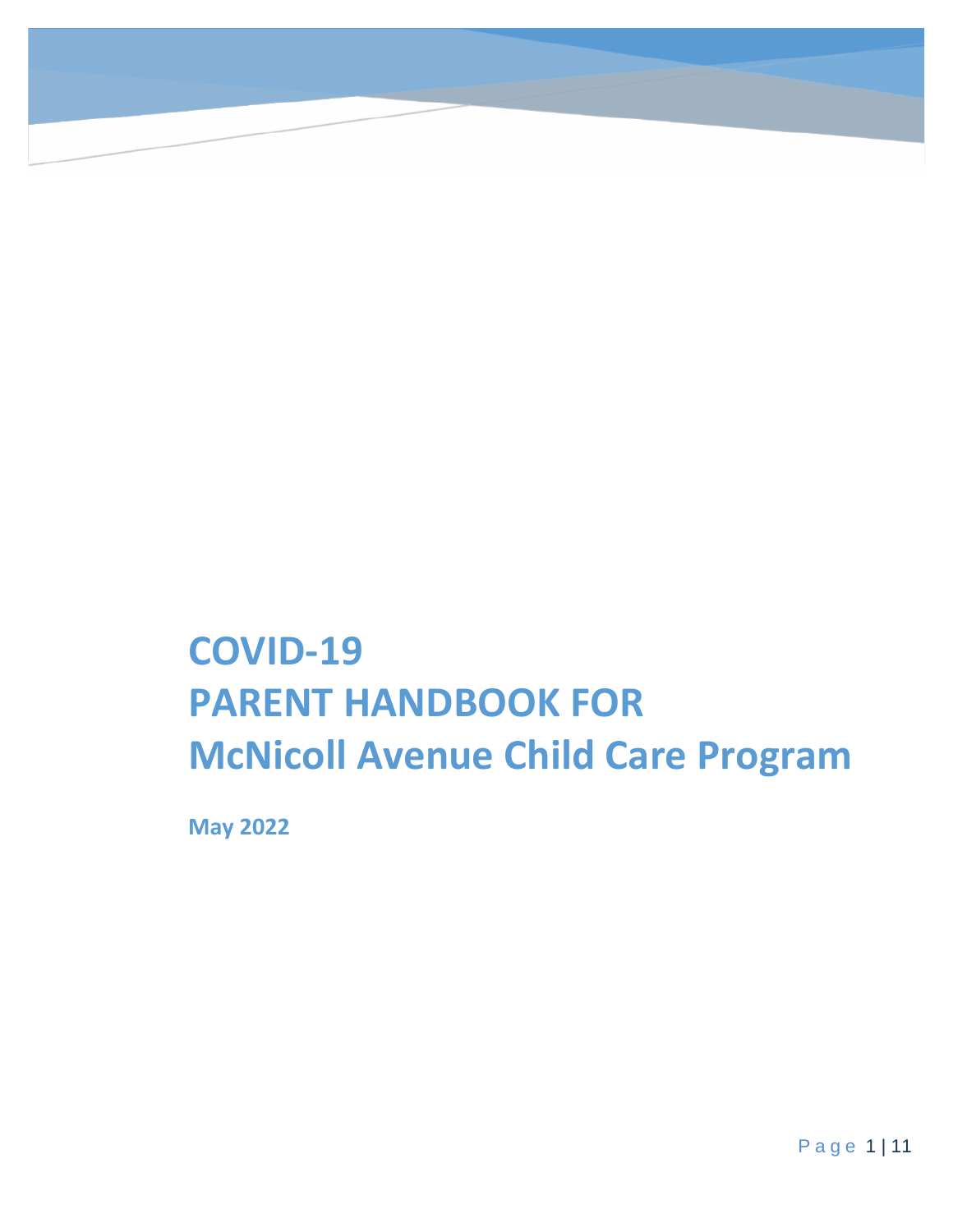P a g e 2 | 11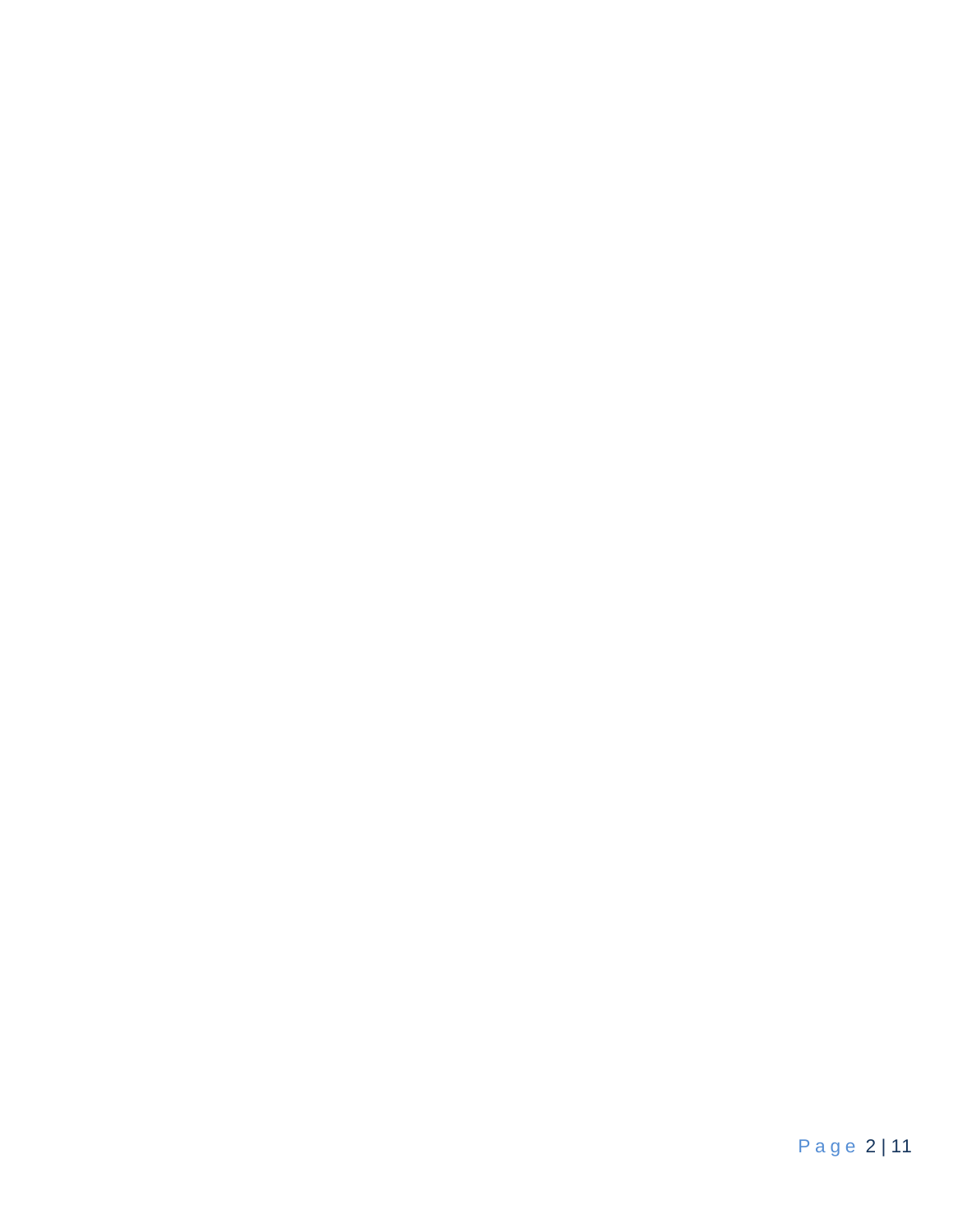## **About Us**

McNicoll Avenue Child Care Program (MACCP) was formed in 1985 as a non-profit, community-based childcare centre located in McNicoll Avenue Public School. MACCP is a former tenant of the Toronto District School Board (TDSB) and is located on former school property, now owned by the Province of Ontario's Ministry of Infrastructure (MOI). MACCP is committed to providing high quality childcare and offers programs that provide a unique opportunity for the children to develop skills in social, physical, emotional, cognitive and creative areas. The program components strive to meet the needs of each child and to create an atmosphere that fosters cooperation and responsibility.

McNicoll Avenue Child Care Program (MACCP) is pleased to provide you with this Parent Handbook geared to addressing the specific childcare arrangements provided to your child during the pandemic.

### **Our Team**

MACCP is operated by a team of Early Childhood Educators and caring Assistant Teachers and is governed by a volunteer Board of Directors comprised of parents, staff and community members. The Board typically meets once a month to review the past month's business and make plans for the future. Throughout this pandemic the Board has been meeting more often, to address the varied issues that have arisen throughout the pandemic.

Our team of professionals includes the Executive Director who is a Registered Early Childhood Educator (RECE). She is responsible for developing and implementing planned and responsive programs implemented by a skilled and caring team of staff. Our staff team includes Registered Early Childhood Educators and Childcare Assistants who work together to ensure your child's needs are met while they are in our care. We also have a Food Service Worker/Cook who will ensure your child receives adequate nutrition throughout their time in our care.

Our staffs have current Standard First Aid and Infant/Child CPR Certification and complete Vulnerable Sector Checks prior to their employment and on regular intervals after employment begins. Registered Early Childhood Educators are in good standing with the College of Early Childhood Educators. Each person on our team receives training and development on an on-going basis.

### **Care**

We will provide care for children from birth to 4 years of age. Your child or children will be placed in one of our 3 classrooms according to age. As class sizes have returned to pre-COVID numbers, we will continue to maintain effective health and safety and infection prevention and control practices throughout your child's day.

McNicoll Avenue Child Care Program **Page 3** | 11 We will do our best to provide care for your family, subject to the limitations required by the current circumstances, including Provincial, City, and Public Health directives. We believe every child belongs and will do our best to ensure that your child is welcomed into our centre. If your child has extra support needs requiring accommodation, please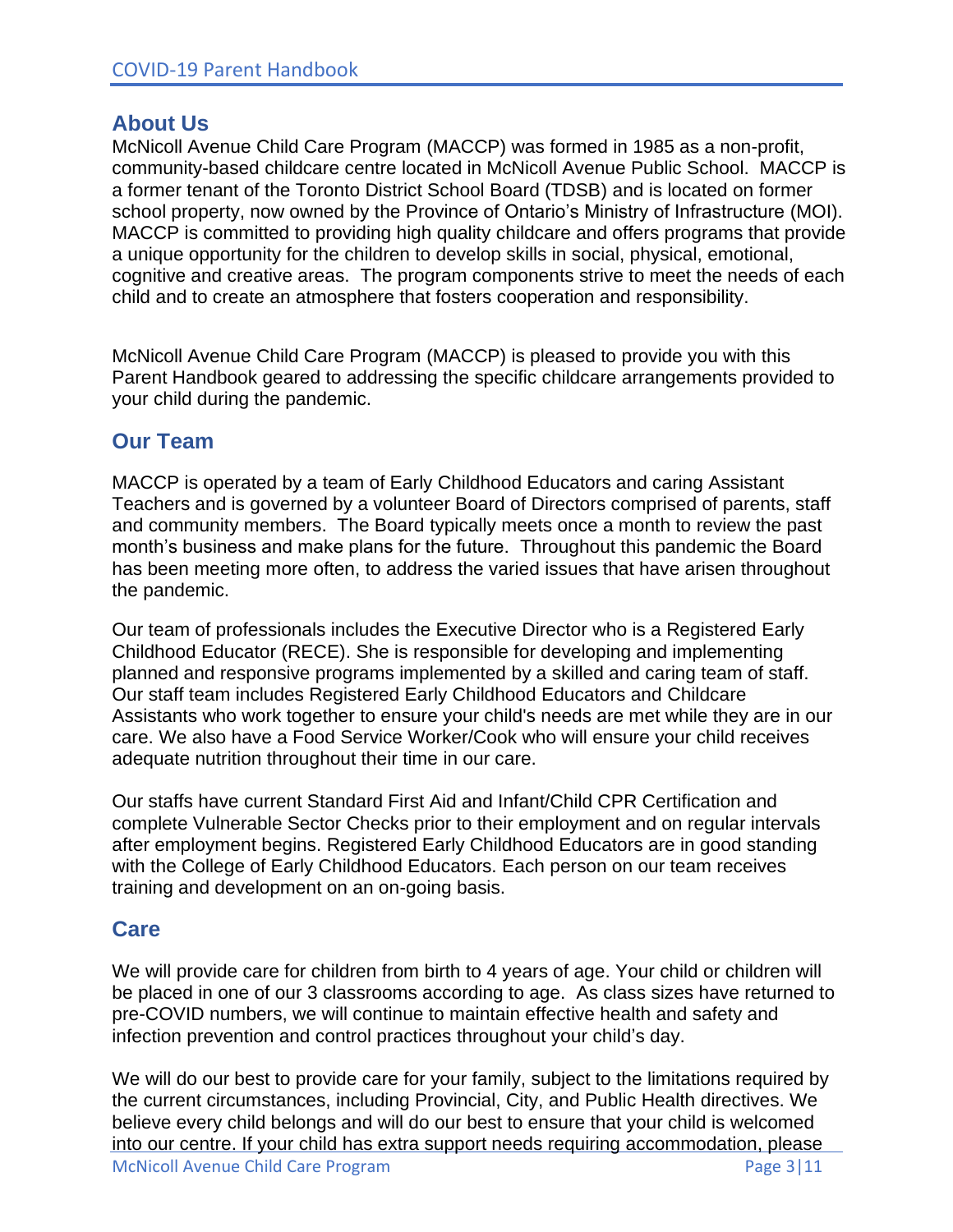#### COVID-19 Parent Handbook

request an Accommodation Form so we can assess our ability to provide care that meets your child's individual needs, within the parameters of care possible during this pandemic.

If we determine that we are unable to meet those needs despite our best efforts to accommodate your child, either as a result of the initial assessment or as circumstances develop, we reserve the right to decline or withdraw the childcare services.

## **Response to COVID-19 - Practices and Guidelines**

MACCP is dedicated to protecting the health and safety of your children, our staff, partners, and the community. We are closely monitoring COVID-19 and base our response and actions on recommendations from Toronto Public Health, the Ministry of Health, Health Canada and additional relevant authorities.

While infection prevention and control (IPAC) has always been an integral part of our childcare culture, we have adapted and enhanced our policies and procedures in response to COVID-19, to mitigate risk and ensure the health and safety of all.

The following practices will be in place:

- Staff and children are required to self-screen for any COVID symptoms prior to entry into the facility
- MACCP families will be asked to use the bus loop driveway (right beside our playgrounds) for all childcare drop offs and pick-ups at Door #7
- Only one parent per child is allowed to enter the building with their child/children
- In-person visits from non-essential visitors is limited at this time
- Children will be monitored throughout the day for COVID-19 related symptoms
- Children will be excluded from care if they develop any 1 or more symptoms related to COVID-19, or if parent or child answer "Yes" to 1 or more of the screening questions
- Policies and procedures have been developed specific to COVID-19 in order to increase the health and safety of children, staff and families
- Staff will monitor children to ensure social distancing and infection prevention and control practices are prioritized whenever possible
- Staff have received thorough enhanced infection prevention and control, and health and safety training which is updated as required and provided to ensure best practices and consistency
- Only one entrance/exit (Door #7) will be used to limit congestion from other programs in the building
- Regular communication on health, safety, and infection, prevention and control practices will be shared with families for use at the childcare centre and at home
- Procedures will be updated and revised regularly to ensure best practices in accordance with Public Health authorities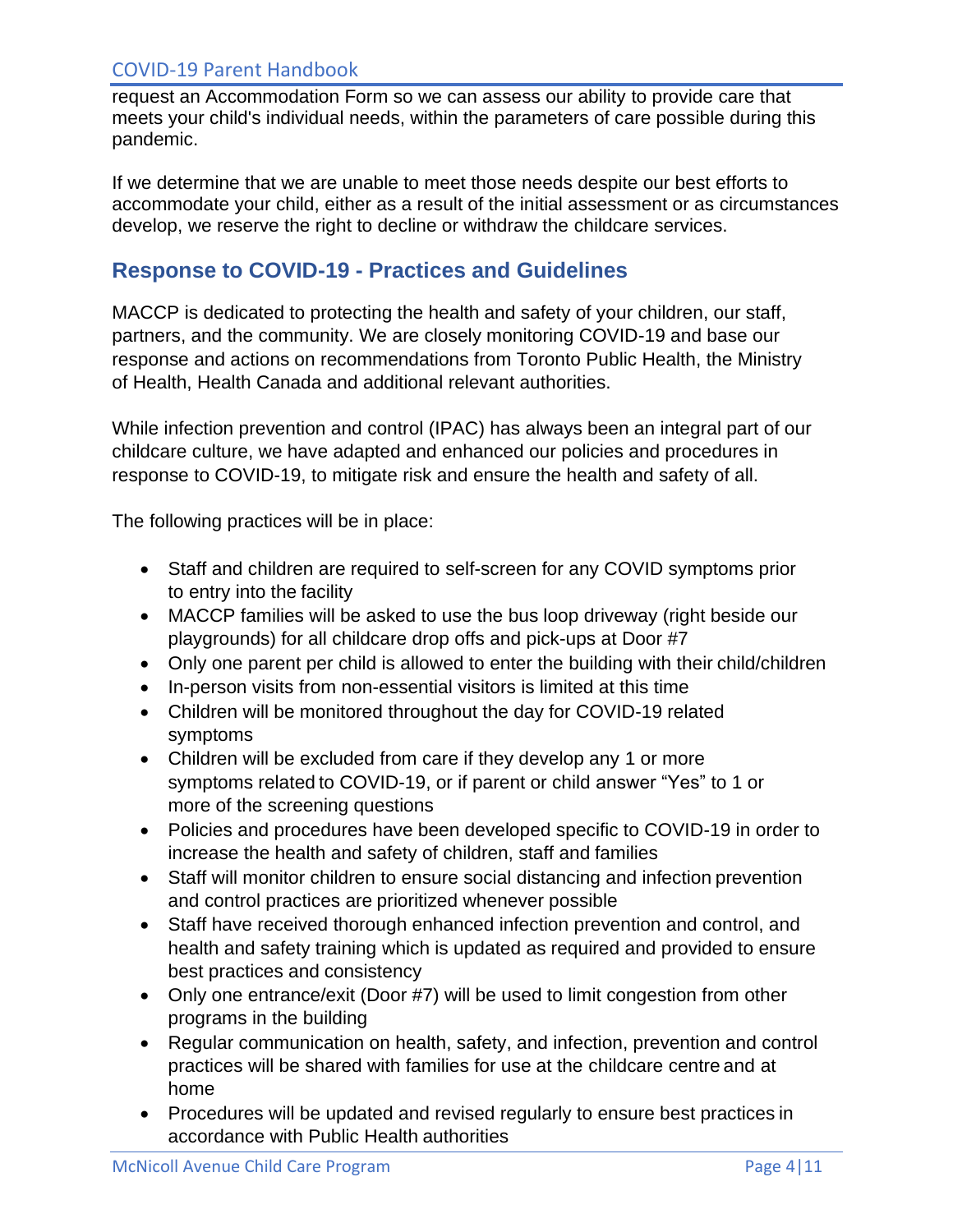# **Operating Hours**

Care is offered between the hours of **7:30-6:00** Monday through Friday. We recommend that your child arrives by 10:00 a.m. in order to participate in the full day of activities.

## **Drop-Off Procedure**

We ask you to enter and exit through Door #7. Currently we ask that only one parent per child enter the building with the child/ren and the parent is required to wear a mask when inside.

Upon arrival, please take your child to their cubbie to remove any coats/jackets, then escort them to the children's washroom to use the facilities and wash their hands prior to dropping them off at their classroom door. Please do not leave your child unattended at any time and that the teacher has received your child prior to you leaving.

# **Pick-Up Procedure**

Please share instructions and/or custody arrangements with the Director concerning pick up or access to your child and ensure we are notified of any changes. We require legal documentation concerning custody arrangements and we will only release your child to individuals that you have authorized for pick up. We may confirm identity by requesting government issued identification.

Again, we ask that only one parent per child enter the building at Door #7 and the parent is required to wear a mask when inside.

Door #7 will be unlocked at 3:00 p.m. If you need to pick up your child/ren earlier due to an appointment, please phone the centre and a staff member will open the door for you. If your plans change suddenly or it is an emergency, please call the childcare centre at **416-499-9743** to advise a change in your pick-up time. **Late pick-up fines will be fully enforced as of 6:00 p.m.**

If your child is new to the centre or has transitioned to a new classroom, staff will need to be able to see your faces to learn and recognize your identity. You may be asked at any time to briefly lower your mask so staff can visually identify the correct parent and/ or to verify with your photo id.

## **Immunization**

We are required to collect and retain up-to-date immunization for children in our care. Please provide us with current immunization information.

If your child has not been immunized, please provide The Statement of Medical Exemption Form completed by your health practitioner. You may also complete the Statement of Conscience or Religious Belief which requires a signature by a Commissioner of Oath.

If you cannot provide either of these documents, we are unable to provide you with childcare.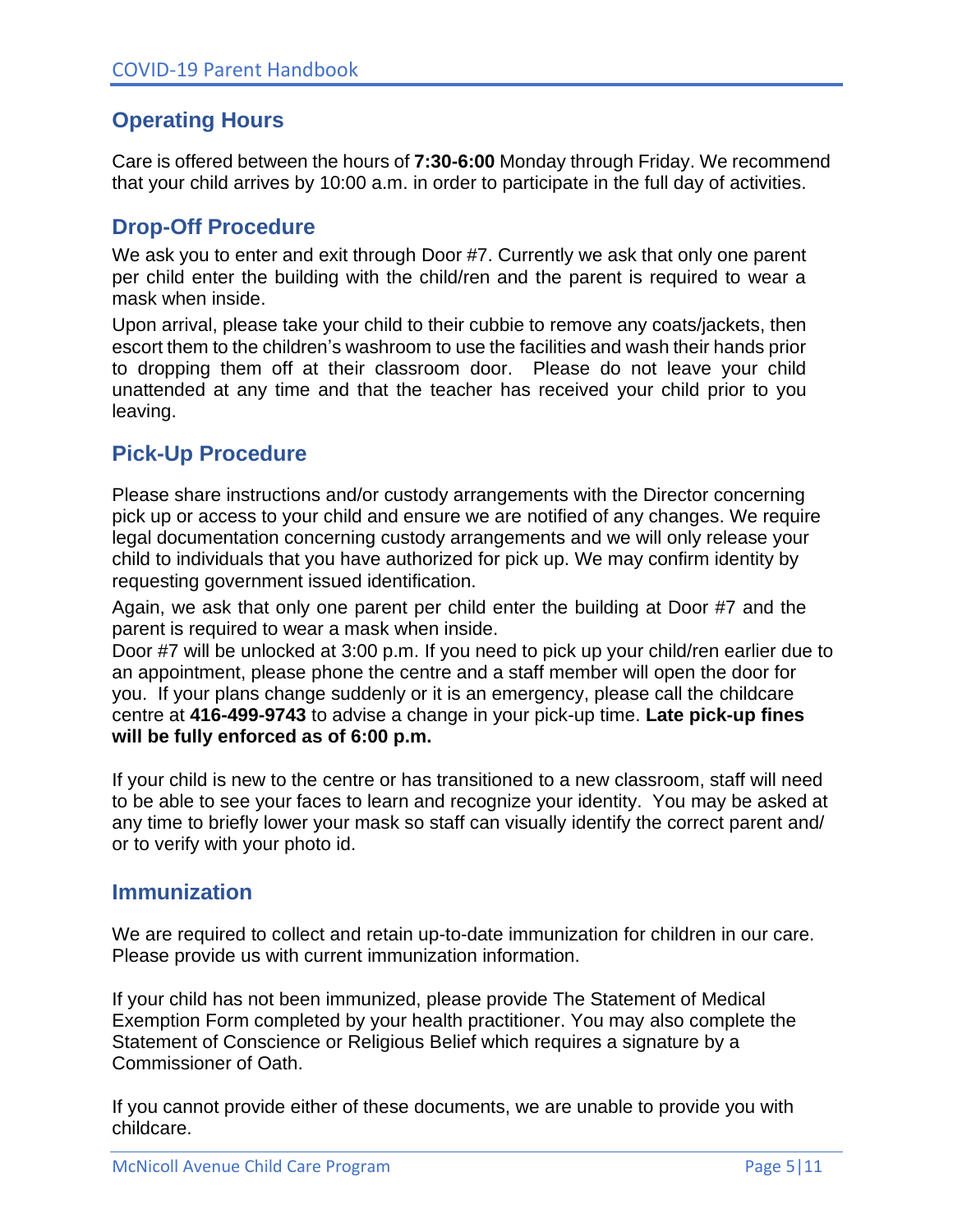If an outbreak occurs, a child who is not adequately immunized will not be able to attend care unless the child receives the required vaccine or until the outbreak is over.

## **When Your Child is Sick**

Parents are required to observe their child at home using the current Public Health screening checklist to ensure your child is asymptomatic when they arrive. If at any time your child has 1 or more of the identified symptoms (fever, cough, difficulty breathing, loss of taste or smell, sore throat, stuffy or runny nose, headache, nausea, vomiting or diarrhea, or feeling unwell, muscle aches or tired), **your child will not be admitted to care** and will be referred to stay home, self-isolate and conduct COVID testing as available (as per TPH current guidelines).

If your child becomes sick at the centre (or develops 1 or more of the identified symptoms), they will be separated in an isolation room and supervised by one of our staff members. We will notify you to pick up your child within an (1) hour. If it is appropriate and feasible, we will place a mask on your child. If your child requires immediate medical attention, your child will be taken to the hospital by ambulance and examined by a legally qualified medical practitioner.

If you or your child are being managed by Toronto Public Health, (e.g., confirmed cases of COVID-19, household contacts of cases) follow instructions from TPH to determine when to return to the facility and **keep the childcare Director informed of TPH's instructions** as applicable.

### **Medication**

Our staff will only administer prescription medication. Prescription medication must be provided in the original bottle/packaging, clearly labeled with your child's name, and instructions for administering. Parents must complete and sign the appropriate medication administration form before the medication can be administered by our staff. Please try to minimize the amount of medication that is administered at the childcare centre.

Non-prescription or over the counter medication must be accompanied by a written prescription by a medical practitioner outlining the exact dosage and time(s) to be given and symptoms of when to administer the medication.

For the safety of the children, all medication must be handed directly to the staff so that it can be securely stored away from the children's reach. All medication should be given to a staff member at the Screening Area.

## **Individual Medical Plan**

An Individual Medical Plan will be developed and put in place for any child requiring medication for a chronic or acute condition or diagnosis or who requires medication on an emergency basis. All individual medical plans will be developed in partnership with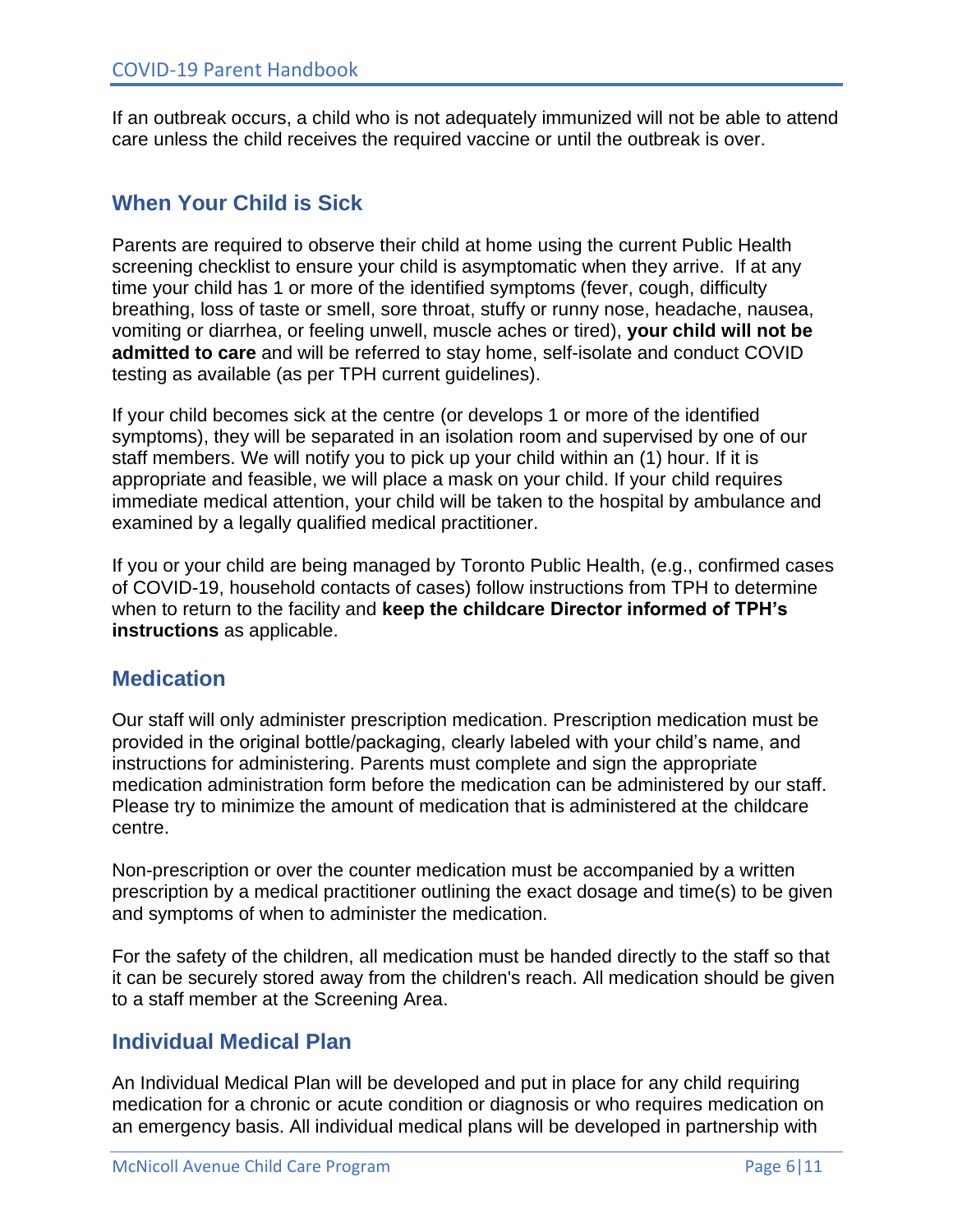the child's parent/guardian.

# **Allergies and Anaphylaxis**

Let us know in writing if your child has an allergy that requires the administration of an auto-injector. We will need written and specific details of your child's allergy and symptoms of an allergic reaction from a medical practitioner including a prescribed epinephrine auto-injector. All allergies will be listed in our program to ensure all employees can respond appropriately to any potential reactions. If your child requires an auto-injector due to a severe allergy, it must accompany them into care.

# **Accidents and Injuries**

Despite close supervision, accidents may occur. If your child is injured at the centre, the staff will provide immediate first aid. If the situation requires attention beyond basic first aid, we will contact you or the emergency contact person on file. If required, we will call 911. If your child experiences a head injury, you will be contacted.

Staff will provide you with an accident report documenting the accident or injury. A parent or guardian's signature is required at the bottom of the form to verify that you were informed of the accident/injury. A copy of the signed report will be provided to you.

If your child has an accident or injury at home, please inform the staff when you drop off your child the following day, so we are aware of the incident.

### **Nutrition**

MACCP provides a nut free environment for your child/ren however we do use nut-free spreads such as "Wow Butter." The Toddlers and Preschoolers are provided with a hot, nutritious lunch and two snacks every day.

Infants over 1 year of age; lunch and snacks will be provided. Infants under 1 year of age; parents need to bring in their formula, juice, cereal, crackers, vegetables and fruits etc. in 1 lunch bag/box clearly marked with the Infant's name and the food identified (to avoid any allergens within the room).

At this time parents are asked NOT to provide lunch or food from home if possible. If your child is unable to eat from our menu because of allergies or any other food restrictions, please advise the Director.

## **Outdoor Play**

Outdoor play time will be used to support children's immune systems. It is important that children be dressed for various types of weather to ensure they can actively participate in the outdoor program. Please ensure that adequate and suitable seasonal clothing, hat and footwear is provided as well as individually labeled sunscreen.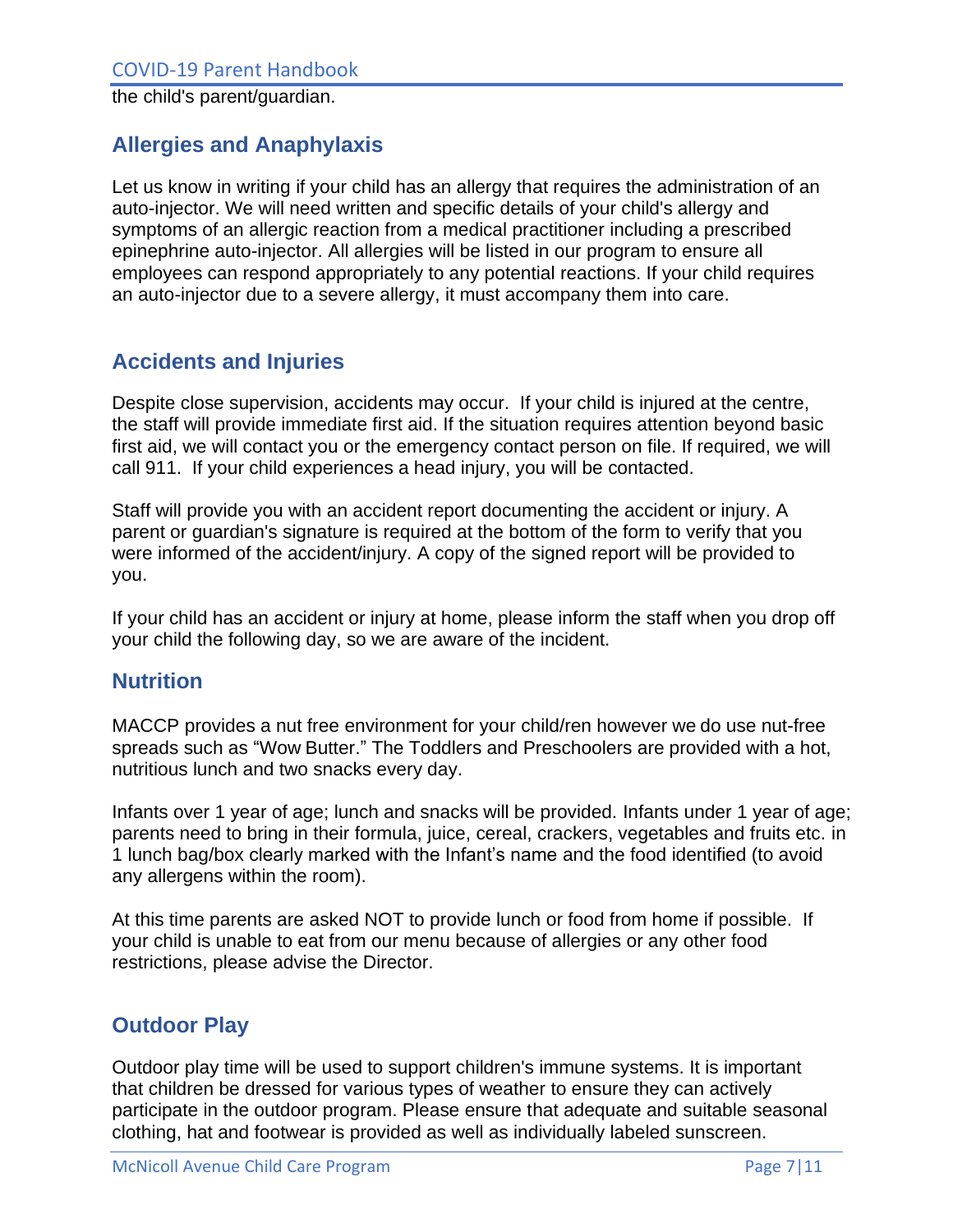# **Clothing and Personal Belongings**

Please provide the following items (labelled with child's name) on the first day **to be left at the centre**:

- Diapers, wipes & cream (only if necessary)
- Infants only: 2 bottles for milk
- Toddlers & Preschoolers only: 2 spill proof cups for milk (if child cannot drink from a cup unassisted)
- 1 full change of clothes in a large Ziploc bag
- Sunscreen & Sunhat
- Light jacket / Winter coat, hat, mittens, winter boots \*no scarves are permitted due to possibility of entanglement on the playground
- 1 spill proof cup for water (all children) is to be brought daily from home. Staff will fill it up with more water as needed during the day. Staff will give you the water bottle at pick up time to take home to clean and return filled each school day.

\*Please note that stuffed toys and blankets from home are **NOT** allowed at this time.

# **Rest Time**

Each child in the Toddler and Preschool group has a rest period not exceeding 2 hours in length; and are permitted to sleep, rest or engage in quiet activities based on the child's needs.

As Infants sleep in a separate sleep room area, staff will follow and document Safe Sleep Supervision practices for each individual Infant.

Your child will be provided a crib or cot with a sheet and a blanket. Cribs and cots will be sanitized weekly, and sheets and blankets will be changed and laundered weekly.

Children's sleep/rest time is monitored by staff ensuring that regular visual checks are completed on each child and documented to ensure their health and safety. Children in the Infant classroom will sleep in a designated crib.

# **Absent Days or Ending Care Arrangements**

Spaces in our childcare are indicated by our licensed capacity to operate. Please phone the Centre if your child will be arriving at a different time (arrival should be by 10:00 a.m.) or if you are not attending on any particular day and the reason for the absence.

If you no longer require care, please let the Director know by phone and in writing by email. In the event of withdrawal of a child from MACCP, the parents must give a minimum of one month written notice to the Director. The security deposit and only unused post-dated cheques will be returned on the child's last day of care. If subsidized, include your client file number and your last day you require childcare.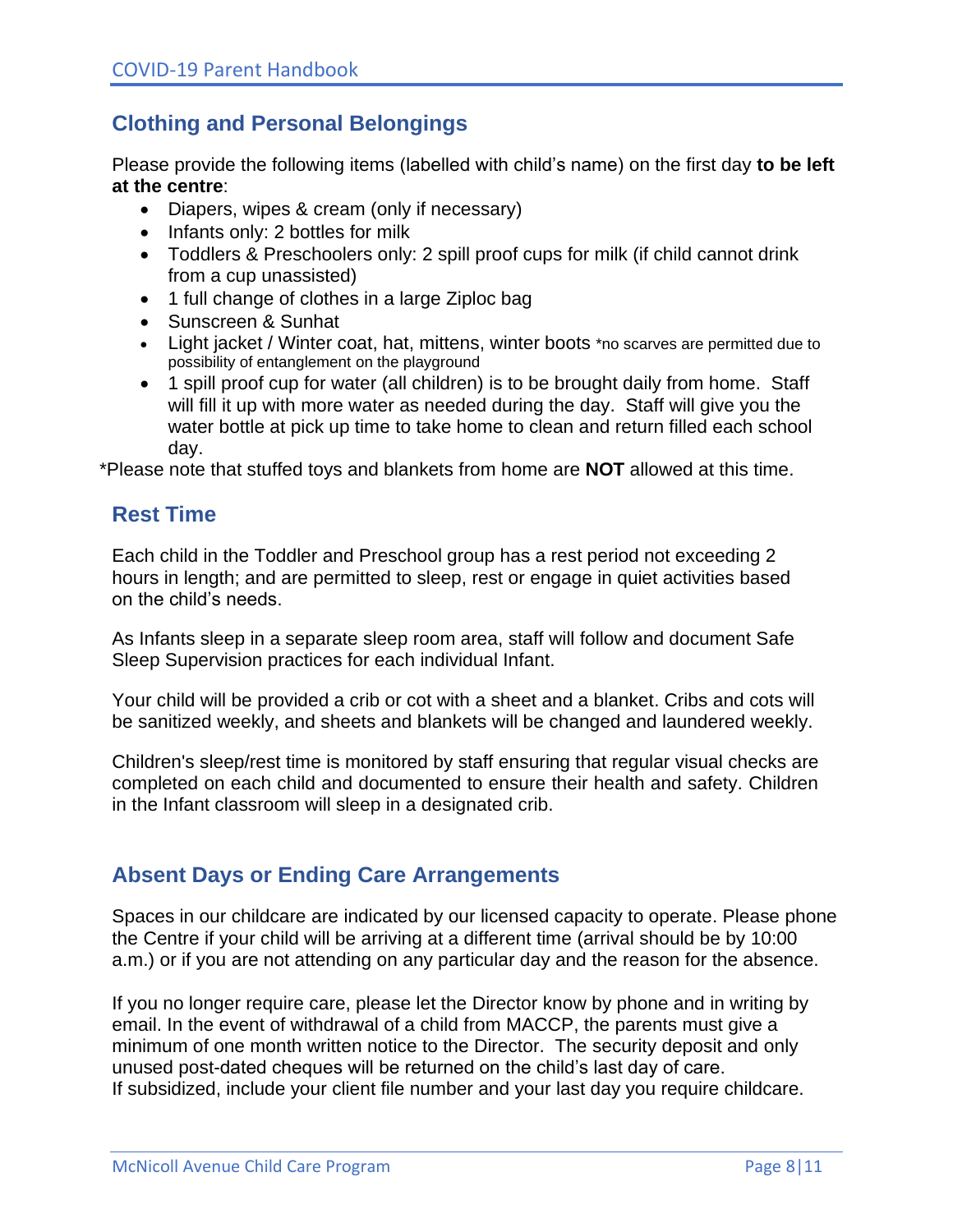### **Respectful Environment**

Everyone has the right to feel safe and to be treated with dignity and respect. Harassment and discrimination will not be tolerated. This is an expectation of everyone entering into our centre. Failure to adhere to this expectation may result in denied access to the centre.

If a parent/guardian or employee feels threatened, abused or belittled, they may immediately end the conversation and report the situation to the Director.

#### **Behaviour Guidance**

Our staffs use behaviour guidance strategies that support children to develop appropriate social and emotional skills. MACCP and the Childcare and Early Years Act prohibit the following practices:

- corporal punishment,
- physical restraint of the child, such as confining the child to a highchair, car seat, stroller or other device for the purposes of discipline or in lieu of supervision, unless the physical restraint is for the purpose of preventing a child from hurting himself, herself or someone else, and is used only as a last resort and only until the risk of injury is no longer imminent,
- locking the exits of the childcare centre or home childcare premises for the purpose of confining the child, or confining the child in an area or room without adult supervision, unless such confinement occurs during an emergency and is required as part of the licensee's emergency management policies and procedures,
- use of harsh or degrading measures or threats or use of derogatory language directed at or used in the presence of a child that would humiliate, shame or frighten the child or undermine his or her self-respect, dignity or self-worth,
- depriving the child of basic needs including food, drink, shelter, sleep, toilet use, clothing or bedding; or
- inflicting any bodily harm on children including making children eat or drink against their will.

If a staff member implements any of these practices, the appropriate children's protection agency would be notified and disciplinary action is taken, including notification to the College of Early Childhood Educators. Incidents of this nature are reported to the Ministry of Education as a Serious Occurrence.

# **Confidentiality**

Every issue and concern will be treated confidentially, and every effort will be made to protect the privacy of parents/guardians, children, and staff, except when information must be disclosed for legal reasons (e.g., to the Ministry of Education, College of Early Childhood Educators, law enforcement authorities or a Children's Aid Society).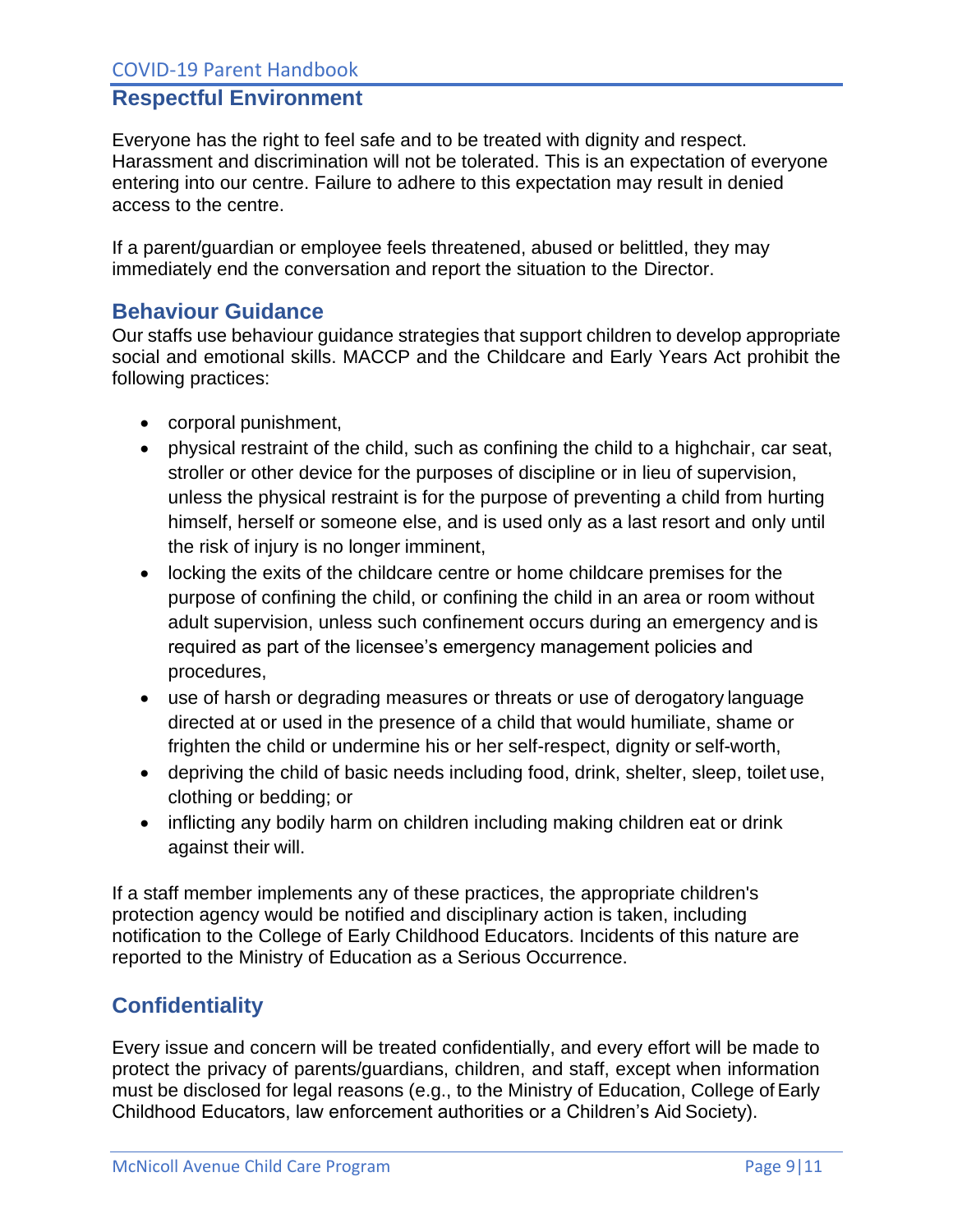## **Duty to Report**

We have a duty to report suspicions and disclosure of child abuse. If the Director and/or staff of the centre have reasonable grounds to suspect that a child may have been abused, the suspicion, and the information upon which that suspicion is based, must be reported immediately to a Children's Aid Society.

A professional, who works with children, can be charged and fined for failing to report. It is the responsibility of the child protection agency to investigate and follow-up on the situation, as necessary.

If a parent/guardian expresses concerns that a child is being abused or neglected while in our care, the parent will be advised to contact the [local Children's Aid Society](http://www.children.gov.on.ca/htdocs/English/childrensaid/reportingabuse/CASLocations.aspx) (CAS) directly. Any concern or complaint made by a parent or visitor that suggests an allegation of abuse will be reported to a local Children's Aid Society by the staff who received the complaint.

## **Complaints**

If you have a concern or complaint concerning your child's care, we encourage you to phone the centre and make an appointment to speak to your child's teacher directly for clarification. If you feel your concern or complaint has not been addressed or resolved to your satisfaction or you prefer to speak to someone else, you may contact the Director.

Complaints are reviewed promptly, and we attempt to resolve them quickly. We monitor complaints and use them to improve the quality of service we are able to provide to you.

Complaints are treated confidentially, and steps will be taken to help protect your privacy. You will be informed when a decision is made and provided with an explanation for the decision. Complaints involving staff conduct will be investigated and you will be informed when it is resolved; however, no disciplinary information can be shared.

- All written complaints will be responded to in writing.
- While there are certain steps that need to be taken to ensure fairness for all concerned, there can be unavoidable delays; however, we will treat each case in a prompt and thorough manner.

If you are making a verbal complaint, you may be asked to put your complaint in writing, especially if it involves a serious or complex matter.

# **Collection and Use of Personal Information**

All personal information requested in connection with the admission of your child, as well as his/her childcare records established with the childcare centre, will be collected, used, maintained and in future destroyed in full compliance with rules established under the Municipal Freedom of Information and Protection of Privacy Act.